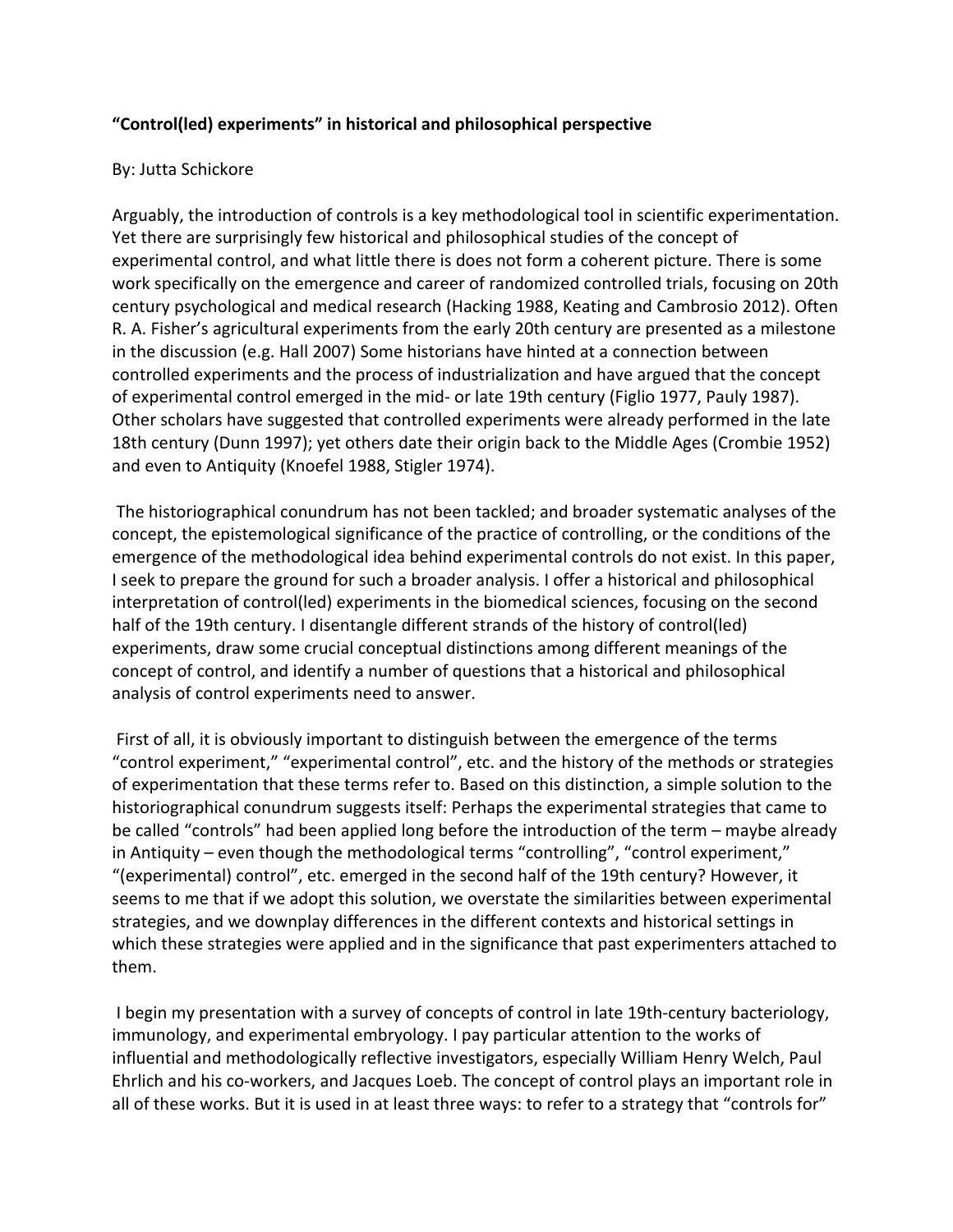the impact of specific factors on the outcome of experiments, to refer to a practice that corrects for unknown variables in the experiment, and to refer to the calculated design of new forms of organic life.

In the second part of my paper, I consider several 19th-century methodologies of experimentation that had an impact on methodological thought in late 19th-century biomedicine, namely the methodologies advocated by the French clinician Pierre Louis, John Stuart Mill, Claude Bernard, and the German embryologist Wilhelm Roux. While none of these methodologies mentioned the concept of control, each of them introduced strategies of securing experimental results that involved elements of comparison. But there are significant differences with regard to what was compared and for what purposes. According to Louis, experiments could be made more secure by comparing two populations, one of which receives treatment. According to Mill and Roux, causal factors can best be identified if two experimental situations are compared in which all conditions are held constant except the one under study. According to Bernard, experiments could be made more secure if a specimen is compared to a second, which is subjected to the same treatment except for a change in the variable under study.

In the third part of my paper, I bring the first two parts together and draw out a number of implications for a historically and philosophically informed account of control(led) experiments. Obviously, "the" history of experimental controls does not exist. Rather, we need to distinguish at least two traditions in the discussion about controls, the comparison of populations and the comparison of individual experiments. The works of Louis and Fisher are part of the first tradition, but during the 19th century there was little discussion about the problem of comparing populations (Coleman 1987). The second tradition – the most relevant for methodological thought in late 19th-century biomedicine – includes works by Mill, Bernard, Roux, Welch, Ehrlich, and others. In this tradition, the introduction of the term "control" came together with a loss of trust in the practical applicability of Mill's method of difference. We find criticisms of Mill's method in the writings of both Bernard and Roux. The concept of control came to be used after these experimenters had advanced the view that Mill's methodology of experimentation expressed an unattainable ideal, and that Mill's method could not address the most pressing problems of scientific experimentation in the life sciences – the complexity of living things. Finally, Jacques Loeb's notion of "control" is the only concept that can be traced to an engineering context (Pauly 1987). But if we read Loeb's work against the background of contemporaneous methodologies, it becomes immediately clear that he did not use the term "control" in a methodological sense.

## References

Coleman, William. 1987. "Experimental Physiology and Statistical Inference: The Therapeutic Trial in Nineteenth-Century Germany." in L. Krüger, L. Daston and M. Heidelberger, eds. The Probabilistic Revolution. Vol. II: Ideas in the Sciences, Cambridge and London. 201-28. Crombie, A. C. 1952. "Avicenna on medieval scientific tradition." in G. M. Wickens, ed. Avicenna: Scientist and Philosopher, A Millenary Symposium, London: Luzac & Co. Dunn, Peter M. 1997. "James Lind (1716-94) of Edinburgh and the Treatment of Scurvy,"